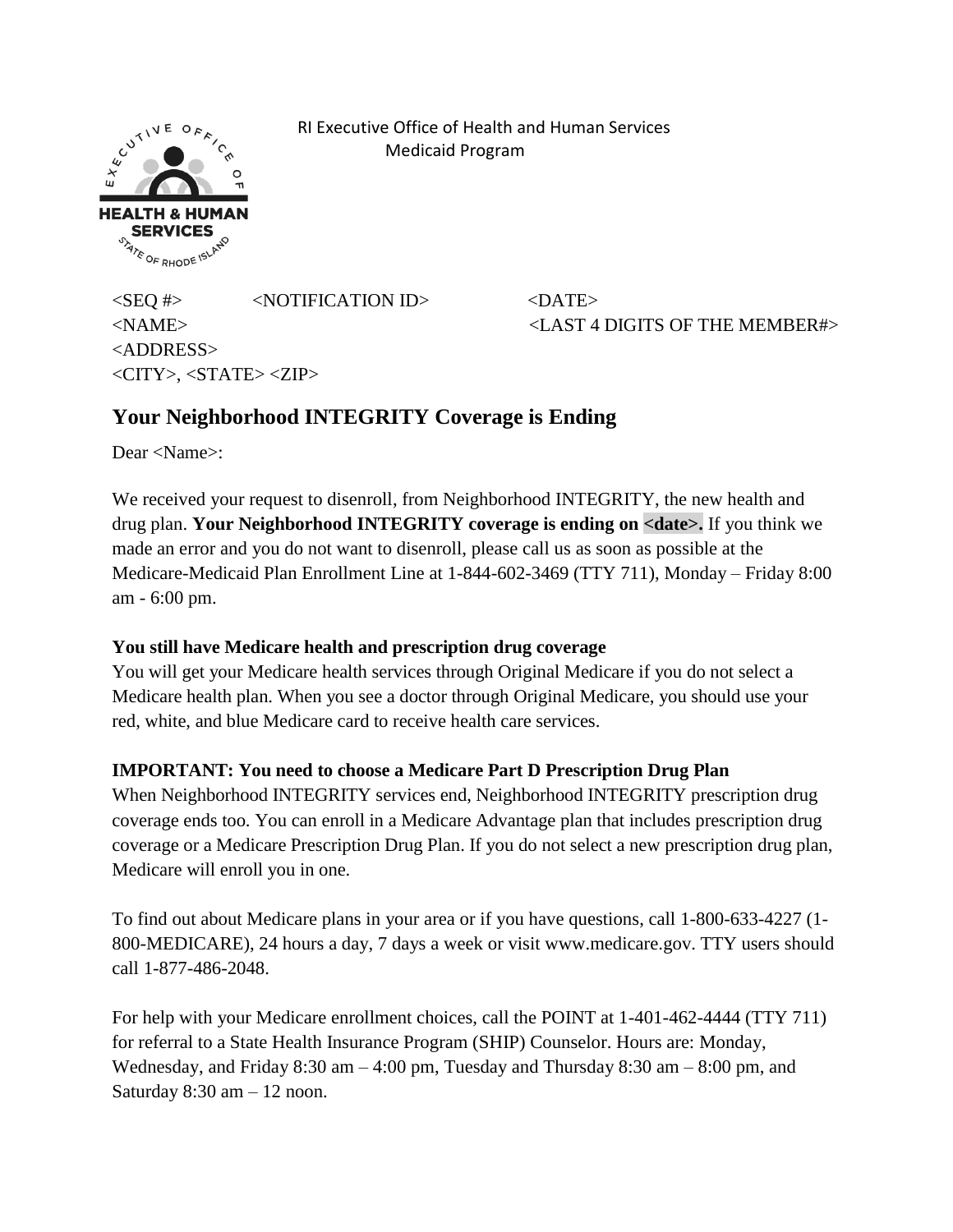**You still have Medicaid coverage:** For more information about Medicaid coverage, please call the Rhode Island Department of Health and Human Services, 1-855-MY-RIDHS (1-855-697- 4347), TTY 711 or contact your local DHS Office.

If you need help with coverage or filing an appeal, call the RIPIN Healthcare Advocate at 1-855- 747-3224 (TTY 711), Monday – Friday 8:00 am – 5:00 pm, plus extended hours on Thursday until 7:00 pm. You can also email the RIPIN Healthcare Advocate at [HealthcareAdvocate@ripin.org.](mailto:HealthcareAdvocate@ripin.org)

## **Appeals Rights and Deadlines**

You have a right to a hearing if you disagree with a decision we have made. You have 30 days from the date you receive this letter to request an appeal. If you do not request an appeal, you may lose the right to a hearing. Please see the enclosed appeal form for complete instructions.

If you need help in person or to hand deliver your appeals form, please go to a local Rhode Island Department of Human Services (DHS) Office.

**For more information**, visit [www.eohhs.ri.gov.](http://www.eohhs.ri.gov/) **If you have questions,** call the Medicare-Medicaid Plan Enrollment Line at 1-844-602-3469 (TTY 711), Monday- Friday, 8:00 am – 6:00 pm. The call is free. You can get this information for free in other languages and formats, like large print, braille, and audio.

**Para obtener más información**, visite [www.eohhs.ri.gov](http://www.eohhs.ri.gov/). **Si tiene preguntas,** llame al Medicare-Medicaid Plan Enrollment Line (número telefónico para inscripciones en plan Medicare-Medicaid) al 1-844-602-3469 (TTY 711), de lunes a viernes, de 8:00 a.m. a 6:00 p.m. La llamada es gratis. Puede obtener esta información gratuitamente en otros idiomas y formatos, como letra grande, braille y audio.

**Para mais informações,** visite [www.eohhs.ri.gov.](http://www.eohhs.ri.gov/) **Se tiver dúvidas**, ligue para a Linha de Inscrição do Plano de Medicare-Medicaid no número 1-844-602-3469 (TTY 711), de segunda a sexta-feira, das 8:00 às 18:00. A chamada é gratuita. Você pode obter estas informações gratuitamente em outros idiomas e formatos, como impressão grande, braile e áudio. Thank you for your attention to this matter.

[Insert appeals form here]